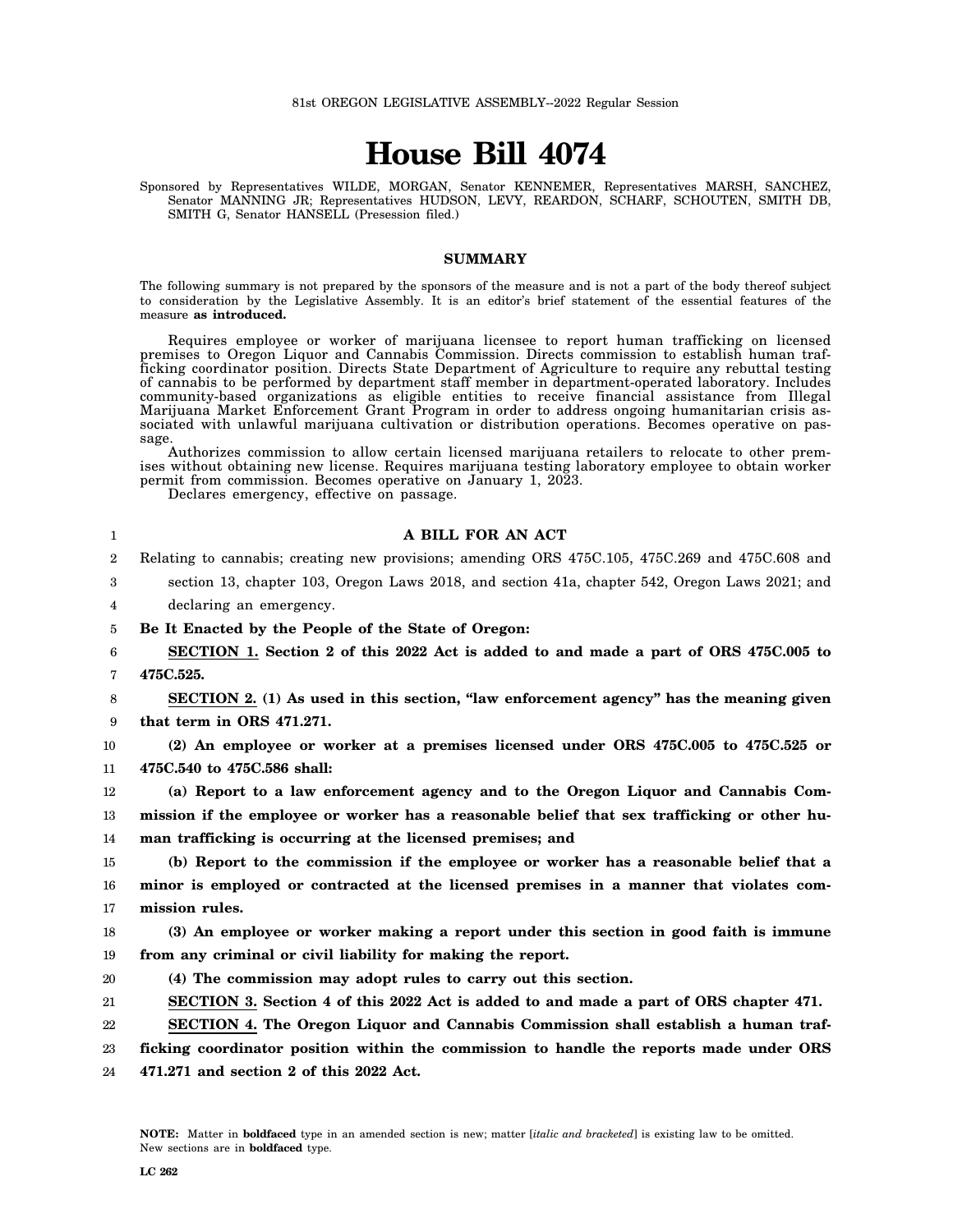**SECTION 5.** ORS 475C.105 is amended to read: 475C.105. **(1)** If a school described in ORS 475C.097 (2)(d) that has not previously been attended by children is established within 1,000 feet of a premises for which a license has been issued under ORS 475C.097, the marijuana retailer located at that premises may remain at that location unless the Oregon Liquor and Cannabis Commission revokes the license of the marijuana retailer under

6 ORS 475C.265.

7 8 9 10 11 **(2)(a) If the commission issues a license for a premises under ORS 475C.097 and, after issuance, the commission becomes aware that a school established prior to issuance of the license is located within 1,000 feet of the premises, the commission may allow the marijuana retailer to relocate to a premises that is not within 1,000 feet of the school without applying for and being issued a new license under ORS 475C.097.**

12 **(b) The commission may adopt rules to carry out this subsection.**

13 **SECTION 6.** ORS 475C.269 is amended to read:

14 15 16 475C.269. (1) An individual who performs work for or on behalf of a licensee **or a laboratory licensed under ORS 475C.548** must have a valid permit issued by the Oregon Liquor and Cannabis Commission under ORS 475C.273 if the individual participates in:

17 18 19 20 21 (a) The delivery, possession, production, propagation, processing, **sampling,** securing [*or*]**,** selling **or testing** of marijuana items at the premises **or laboratory** for which the license has been issued; (b) The recording of the delivery, possession, production, propagation, processing, **sampling,** securing [*or*]**,** selling **or testing** of marijuana items at the premises **or laboratory** for which the license has been issued; or

22

(c) The verification of any document described in ORS 475C.217.

23 24 25 26 (2) A licensee **or a laboratory licensed under ORS 475C.548** must verify that an individual has a valid permit issued under ORS 475C.273 before allowing the individual to perform**, or continue to perform,** any work described in subsection (1) of this section at the premises **or laboratory** for which the license has been issued.

27 **SECTION 7.** ORS 475C.608 is amended to read:

28 475C.608. (1) As used in this section:

29 (a) "Licensee" has the meaning given that term in ORS 475C.009.

30 (b) "Registrant" means a person registered under ORS 475C.770 to 475C.919.

31 32 33 34 35 36 37 38 39 (2) The Oregon Liquor and Cannabis Commission may by rule require a licensee or person responsible for the labeling of an inhalant delivery system that contains an industrial hemp-derived vapor item, and the Oregon Health Authority may by rule require a registrant, to submit a label intended for use on a marijuana item or an inhalant delivery system that contains an industrial hemp-derived vapor item for preapproval by the commission before the licensee**, person** or registrant may sell or transfer a marijuana item or an inhalant delivery system that contains an industrial hemp-derived vapor item bearing the label. The commission shall determine whether a label submitted under this section complies with ORS 475C.604 and any rule adopted under ORS 475C.604. (3) The commission may impose a fee for submitting a label for preapproval under this section

40 that is reasonably calculated to not exceed the cost of administering this section.

41

**SECTION 8.** Section 41a, chapter 542, Oregon Laws 2021, is amended to read:

42 43 44 45 **Sec. 41a.** (1) The Oregon Liquor and Cannabis Commission, in consultation with the State Department of Agriculture, shall develop by rule a methodology to distinguish whether a cannabis plant is marijuana or industrial hemp for purposes of sections 40 to 44 [*of this 2021 Act*]**, chapter 542, Oregon Laws 2021**. The methodology must include testing criteria and cannabinoid concen-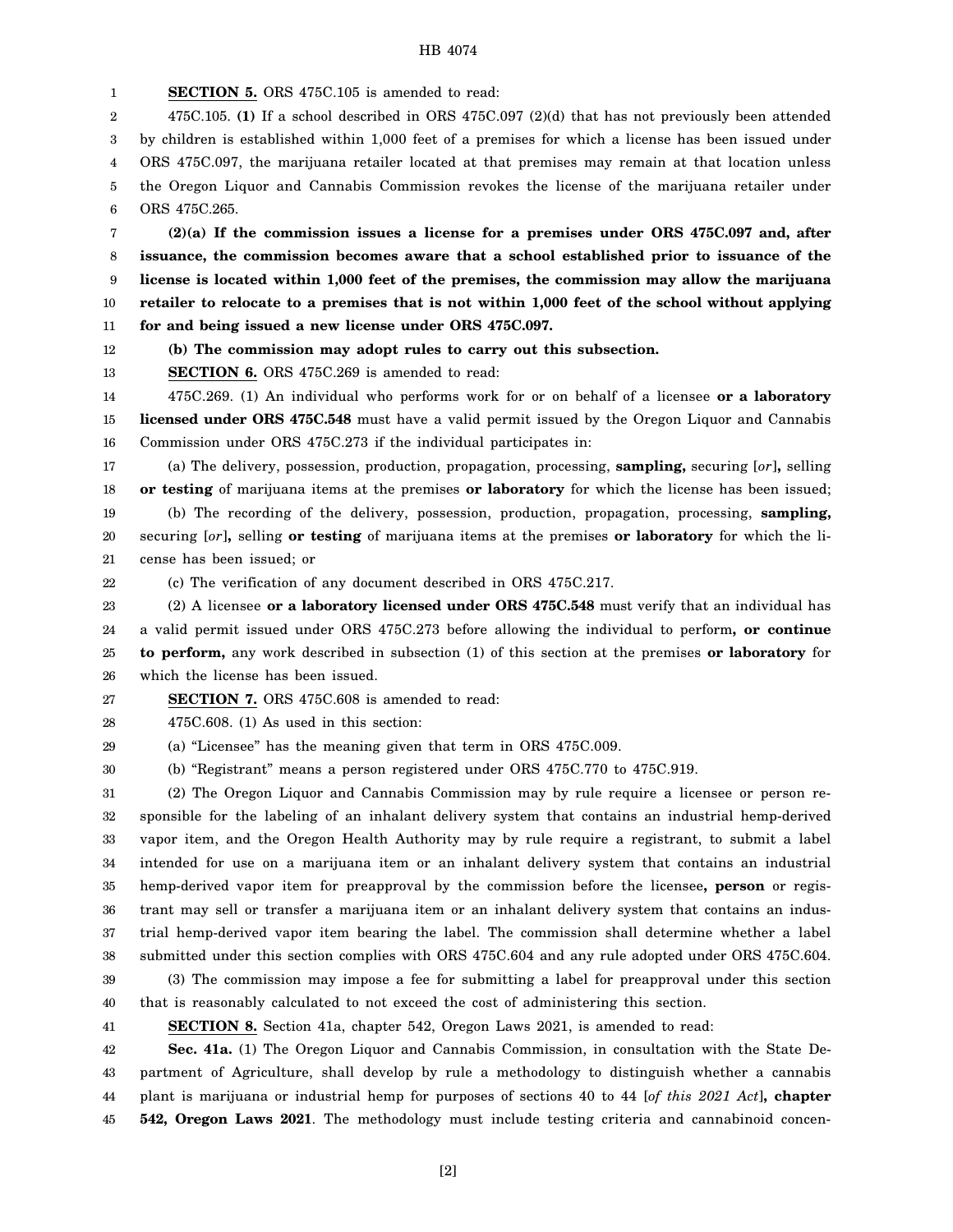## HB 4074

1 2 trations above which immature or mature cannabis plants are presumptively considered to be marijuana.

3 4 5 6 7 8 9 10 **(2) If a cannabis plant is presumptively considered to be marijuana under subsection (1) of this section, the presumption may be rebutted through additional testing, as determined by the department by rule, in consultation with the commission. The rules adopted pursuant to this subsection must require that the rebuttal testing and sampling for the rebuttal testing be conducted by a department staff member in a laboratory operated by the department.** [*(2)*] **(3)** The department may order a person registered or licensed under ORS 571.281 to destroy any cannabis plants located at an industrial hemp operation for which the person described in this subsection is responsible if the cannabis plants are presumptively considered to be marijuana under

12 **pursuant to subsection (2) of this section**.

11

22

13 14 **SECTION 9.** Section 13, chapter 103, Oregon Laws 2018, as amended by section 1, chapter 3, Oregon Laws 2021 (second special session), is amended to read:

the methodology adopted pursuant to subsection (1) of this section**, and after any rebuttal testing**

15 16 17 **Sec. 13.** (1) The Illegal Marijuana Market Enforcement Grant Program is established to assist cities and counties with the costs incurred by local law enforcement agencies **and communitybased organizations** in addressing unlawful marijuana cultivation or distribution operations.

18 19 (2) The Oregon Criminal Justice Commission shall administer the grant program described in subsection (1) of this section and shall award the grants described in this section.

20 21 (3) The commission shall adopt rules to administer the grant program. Rules adopted under this section must include:

(a) A methodology for reviewing and approving grant applications and awarding grants; and

23 24 (b) A process for evaluating the efficacy of local law enforcement programs and services funded by the grant program.

25 26 (4) Moneys distributed to grant recipients under this section must be spent on costs associated with addressing and prosecuting unlawful marijuana cultivation or distribution operations.

27 (5) The commission shall prioritize the following when awarding grants under this section:

28 29 (a) Providing financial assistance to local law enforcement agencies and district attorneys in rural areas of this state to address unlawful marijuana cultivation or distribution operations;

30 31 (b) Supporting local law enforcement agencies and district attorneys in investigating and prosecuting large-scale unlawful marijuana cultivation or distribution operations;

32 33 34 (c) Providing financial assistance to local law enforcement agencies and district attorneys in the investigation and prosecution of organized crime involved in unlawful marijuana cultivation or distribution operations;

35 36 37 (d) Providing financial assistance to local law enforcement agencies and district attorneys in the investigation and prosecution of unlawful marijuana cultivation or distribution operations that divert marijuana outside of this state; and

38 39 40 41 42 (e) Providing financial assistance to local law enforcement agencies [*to partner with*] **and** community-based organizations in order to address the ongoing humanitarian crisis associated with unlawful marijuana cultivation or distribution operations and to facilitate connections to any necessary assistance and services for individuals impacted by the humanitarian crisis, including but not limited to language translation services and housing and legal assistance.

43 44 45 **SECTION 10. In addition to and not in lieu of any other appropriation, there is appropriated to the Oregon Criminal Justice Commission, for the biennium ending June 30, 2023, out of the General Fund, the amount of \$2,000,000, for deposit in the Illegal Marijuana Market**